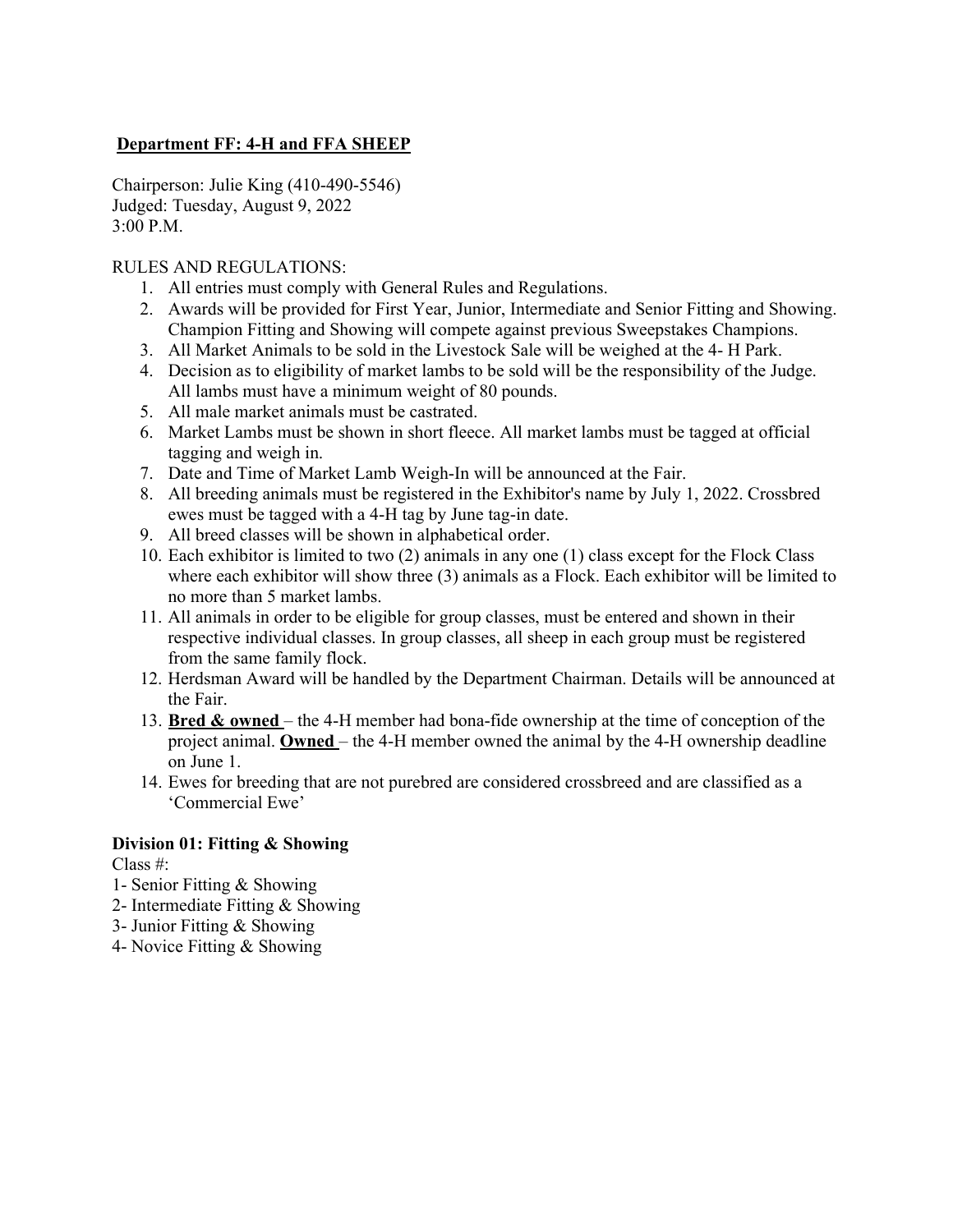**Division Codes are Breed Codes:** 02-Dorest, 03-Hampshire, 04-Montadale, 05-Southdown, 06- Suffolk, 07-Commerical, 08-Hair Breeds, 09-Cheviots, 10-All other purebreds Class #:

- 1- Junior Ram Lamb- Born on/or after Jan. l, 2022
- 2- Senior Ram Lamb- Born Sept. 1, 2021-Dec. 31, 2021
- 3- Yearling Ram Born Sept.1, 2020-Aug. 31, 2021
- 5- Junior Ewe Lamb- Born on/or after Jan.1, 2022
- 6- Senior Ewe Lamb- Born Sept.1, 2021-Dec.31, 2021
- 7- Yearling Ewe- Born Sept.1, 2020-Aug.31, 2021
- 8- Aged Ewe- Born before Sept.1, 2020

#### **Division 11: Market Lamb Classes**

Class #:

1 – Market Lambs

Classes will be divided by weight after all lambs have been weighed. Classes will be posted as soon as they are available. At the conclusion of the market sheep show, there will be a bred and owned class and all exhibitors who have bred and owned a market lamb will bring it into the show ring where the judge will select a Champion and Reserve Champion Bred and Owned Market Lamb. See Rule 13 for definition of a bred and owned market lamb.

#### **Division 12: Group Classes**

Class #: 5- Flock- (1 Ram under 2 years, 1 yearling ewe, l ewe lamb)

### **Department 105: Open Sheep Show**

Chairpersons – Julie King (410-490-5546) Judged: Thursday, August 11, 2022 10:00 A.M.

#### RULES & REGULATIONS:

- 1. All entries must comply with the General Rules.
- 2. A Certificate of Health must accompany all sheep and animals will be checked by the State Veterinarian before unloading.
- 3. Exhibitors are required to be on the grounds 7-9a.m., Thursday, August 11 and will be released immediately following show.
- 4. All breeding animals must be registered in the name of the Exhibitor and each animal must wear a registration ear tag or flock ear tag that agrees with the registration certificate. All papers and tags will be checked by the co-chairpersons. No substitutions will be permitted.
- 5. All breed classes will be shown in alphabetical order.
- 6. Each exhibitor is limited to two (2) animals in any one (1) class except for the Flock Class, where each exhibitor will show three (3) animals as a Flock.
- 7. All animals in order to be eligible for group classes, must be entered and shown in their respective individual classes. In group classes, all sheep in each group must be registered from the same family flock.
- 8. No premium will be awarded for Champion, Reserve Champion or Group Classes. Ribbons will be awarded.